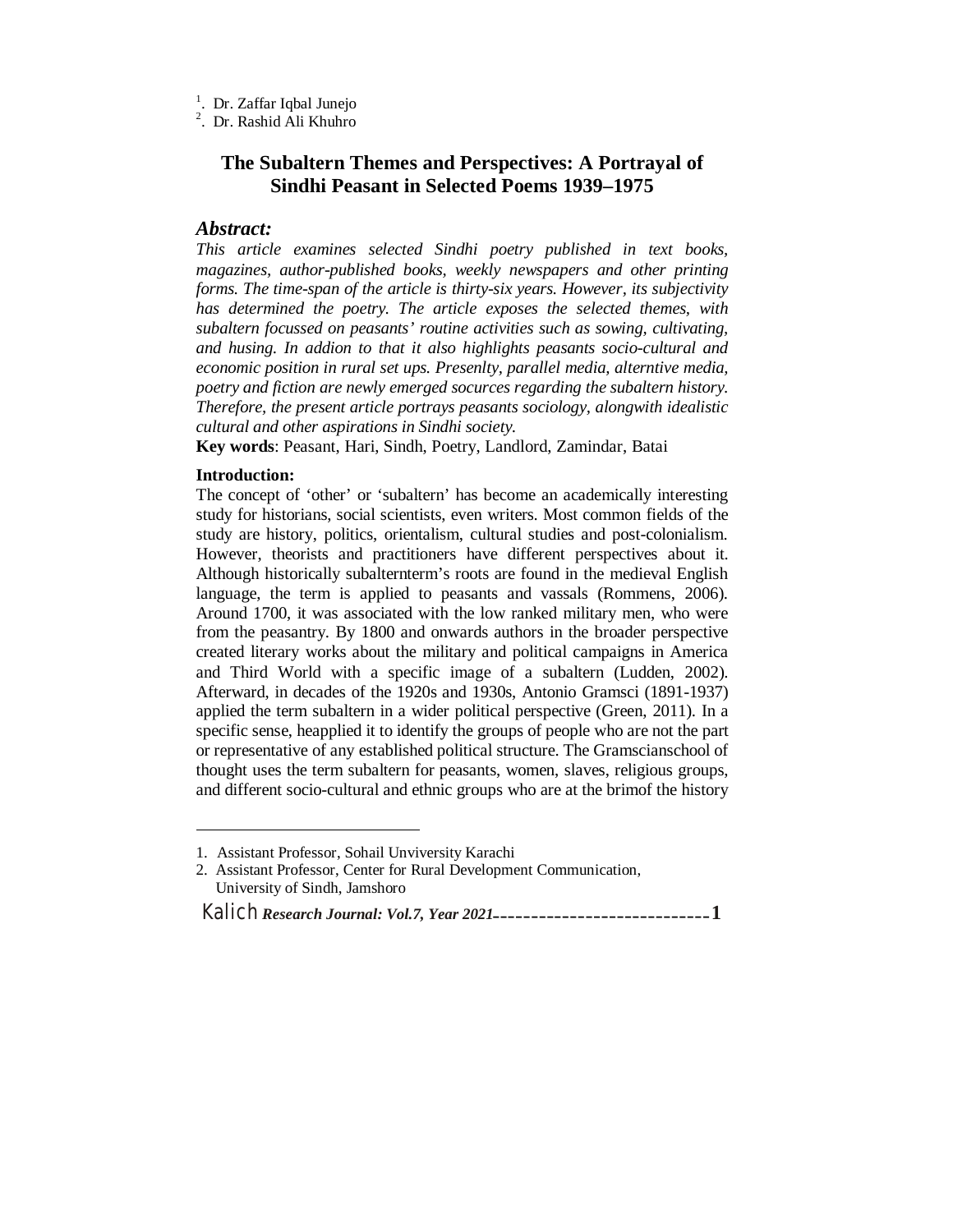or form the minority of the society. Around the 1970s, translation of Gramsci's books, *The Modern Prince* (1957) and *Prison Notebooks* (1966) made his ideas popular in the English speaking world. Gramsci's concept inspired the English and Indian history to collaborate. The group published volumes entitled *Subaltern Studies: Writings on South Asian Historyand Society (1982- 1987)*. These works deal primarily on subaltern themes rooted in Indian society. In the 1990s, this group was known asSubaltern Studies Group (Guha, 1997). The lead scholars of the group were Ranajit Guha, Gayatri Chakravorty Spivak, and ParthaChatterjee.

## **Research Questions:**

The poor people apart from their crafts and professions are pushed back. Generally, in a society these particular sets of people are isolated from the mainsteam or upper strata of the society. Therefore, an individual or a group of people who are below the set standarsis labelled as 'subalterns.' The subalterns are ignored, their voices are shunned on on the basis of class, gender, race and caste. Therefore, subalterns express their frustrations and agonies through poetry and other artistic expression. They and their representatives chose poetry as a tool, to express their objective and subjective feelings. Considering this aspeact in mind this article explores these questions/themes:

- 1. Portrayl of peasants in Sindhi textbooks' poems.
- 2. Peasnats' aspirations in author-published anthologies/poetry books.
- 3. Peasants'vignette illustration in poetry published in peasant focused weeklies and monthlies.

There questions would be dealt through expositions and exporations. In doing so, first the context would be set, and then narratives realted to above questions would be discussed.

### **Literature Review:**

One of the lead Indian theorists of the group, Gayatri Chakravorty Spivak gathered concepts of feminism, deconstruction, post-modernism, Marxism, and subaltern studies in her works. She pointed out numerous issues related to the British Empire and the subaltern segments of society. She believes that in British history and culture, colonization has a central place, and it is twisted, disfigured, portrayed as 'others' – who are dependent, needed master or remain submissive. She argues that the Third World is not a separate phenomenon, it is connected and part of the metropolitan world. Later, she advances the argument of Gramsci's about subaltern, however, sharpens her own model and pinpoints that true subaltern voice is lacked, even a subaltern group or its associates when speak for themselves, each one has a different point of view about the same issue. Therefore, it is really difficult for outside group members to know what and how the subaltern thinks, reacts and raise the voice (Spivak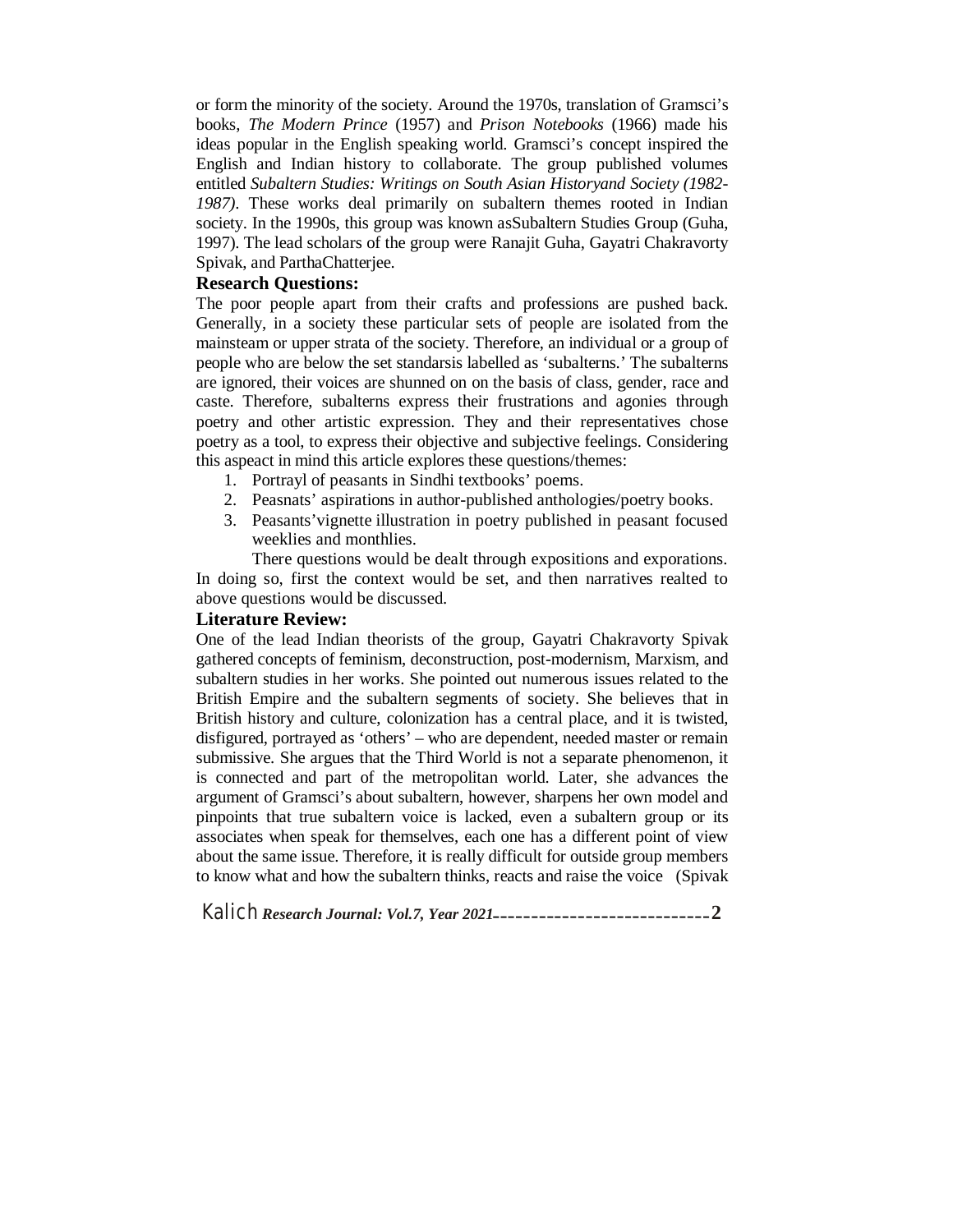& Said, 1988). The literature created by Europenauthors tale a lot about the imperialismand help the reader to feel the world of the so-called Third World (Spivak, 1988).

The systematic documentation of upper classes' successes, landmarks and achievements are called- history from above (Masselos, 1992). However, the history from belowwhich hasrespondedthe traditional forms of history is known as subaltern history or peoples' history (Vulli). It is concerned about the aspirations and actions of the marginalized sections that are pushed back or neglected by the traditional historians (Chatterjee, 1983).

Like other folk literature, Sindhi folk poetry is packed with the aspirations and struggles of the peasants and laborers. The folk poetry shows the peasants' experiential world and immediate environment (Webber, 1997).On the other hand, it is well accepted that the poetry located in a specific time and locations is a reliable source in understanding the phenomena (Kalra & Butt, 2019). In addition to that while,the Sindhi language became the official language in 1848, and in 1857 Sir Bartle Frere passed an order to use it as an official language in the treasury, revenue, education judiciary, and general communication. The decision pushed the policymakers to prepare and publish textbooks, general book, and other accounts. The published books fall into two categories one to address the needs of education or schooling related textbooks including dictionaries. Another set of books were for general readers. Therefore, writers and translators were engaged to write and translate the books, initially stories were translated from Hindi into the Sindhi language. On the other hand, individuals and private persons also started to publish books.

#### **Methodology**

The authors have chosen purpose-oriented approach. It has allowed them to selected the time period of the study, identified the themes, shorlist the specific sources and identify the appropriate themes. The methodology in its academic spirit has offered more liberty to authors for being subjective or judgemental in slection of the matter. In addition to that considering the methodological space and limits. The present study has adapted these three parameters:

- 1) *Time-Boundary*: The speficific time period in the hsiotry of Sindh.
- 2) *Themes-Contens-Specification*: The themes and contents are slected which roams around the daily lives of peasants.
- 3) *Genre-Language-Limits*: The peasant focused poetry in Sindhi language was chosen, with socio-historical contents.

The methodologicallay in broader academic perpective has allowed to be more interpretative regarding context setting of the poetry. In this study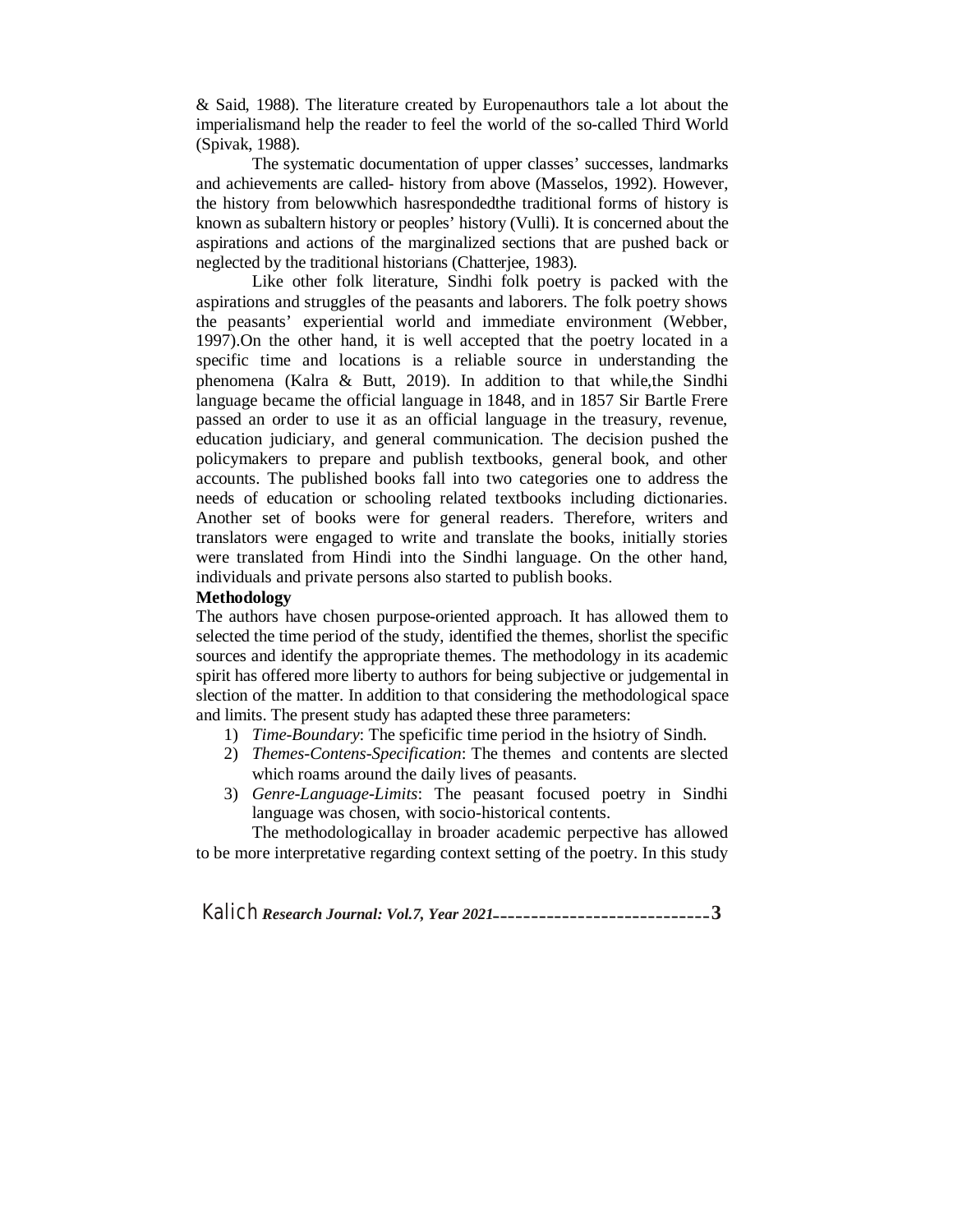peasants images are emerged with a representatives portrayals as well as subalterantive themes of their dialy lives.

## **Scope and Limitations:**

The present article's addresses selected theme – Sindhi poetry – published in textbooks, author-published books, and peasants' weekly newspapers. Therefore, technically its scope is selective and subjective. However, it has never exluded peasants aspirations about their immediate issues, distant problems and routine life challenges. However, like any other academic work it have certain limitations. These are chosen genre, and time-boundary. Although these limitation never diminish importance or application of the article.

### **Discussion:**

The discussion fall into three area: Portrayl of peasants in Sindhi textbooks' poems, peasnats' aspirations in author-published anthologies/poetry books and peasants'vignette illustration in poetry published in peasant focused weeklies.

## **Portrayl of peasants in Sindhi textbooks' poems:**

Sir Bartle's decision paved a way for the Sindhi language's development (Khuhro, 1978). Consequently, the initial step was to publish books. Therefore, in 1851, the book publishing in Sindh was started (Mallah, 2017). Through this initiative, Sindhi society encountered new themes in its printed world. Obviously, poetry was not excluded, it also got new ideas. However, British Empires' inducted themes into textbooks were aligned with its overall colonial policies (Foster, 2005). The British Empire's textbooks first introduced the cash crops, portrayed the peasants' characters in the lessons. Generally, these textbooks were commissioned, however, these were published by Public Instruction Department, Government of Sindh.



**Figure 1: First Sindhi Reading Book**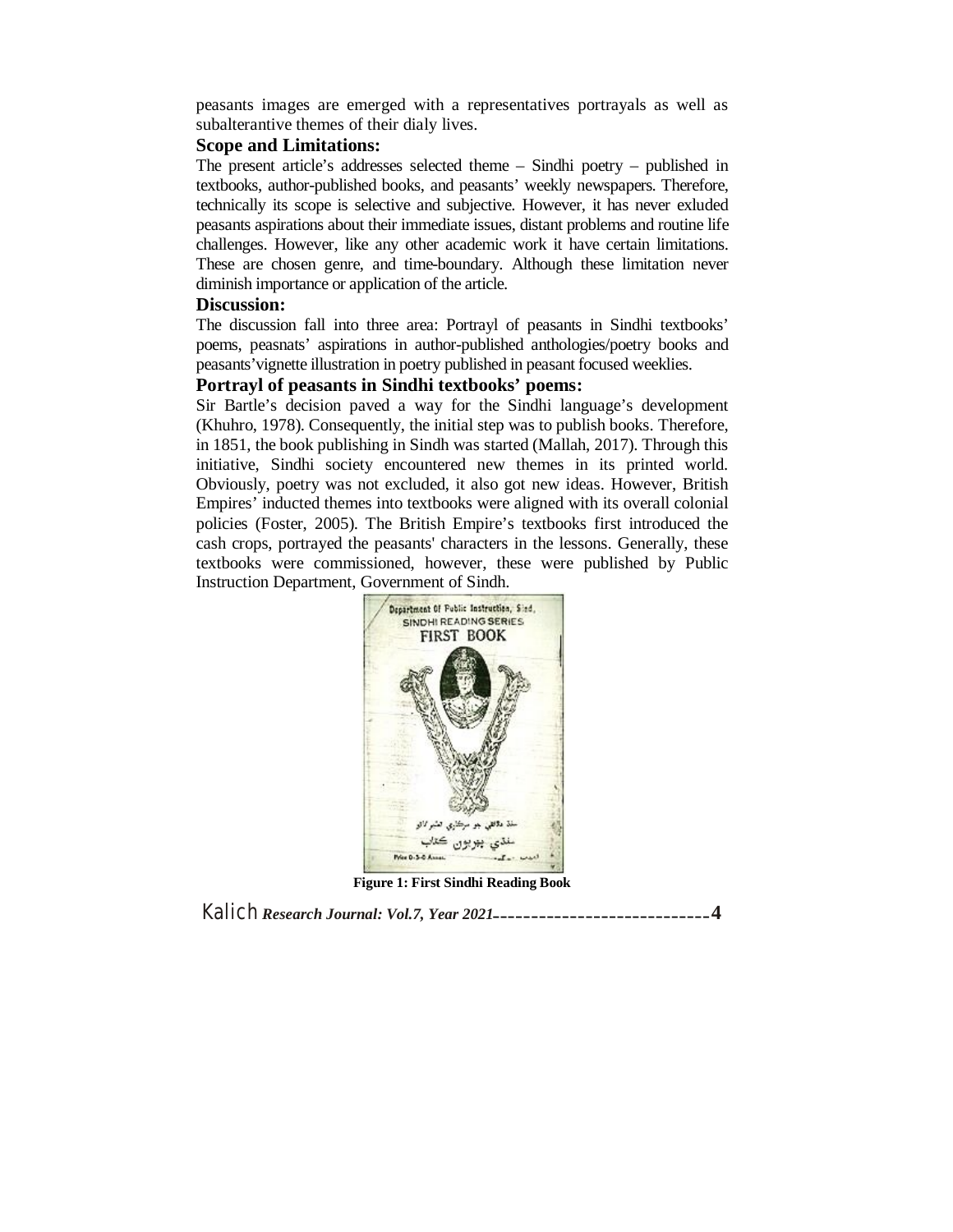The initial contributors, who wrote the peasants' characters were Dewan Udharam, Akund Hismuddin, Dewan Pirbhdas Anandram, Dewan Pirbhdas, and Dewan Chhuhrrmal (Mallah, 2017). Finally, the peasant's routine chores became part of textbooks. The starter in this regard was the First Sindhi Textbook, it was prepared by the Sindh Government, and it was made available in 1939. Its lesson number 26 is a poem *(Sindhi First Book 1939)*about *Labaro* (Harvesting). It reads:

> *IjhoAso Jo Maheno Ayo Labari Jo AheSaeyo The Month of Aso is nearer Preparation of harvest is ready*

*….. DesoKurrmi Keen AchiTho Khushi Mancha'an So Keen Nache Tho Look how Peasant is coming How he dances with happiness ….*

*Hath Me SandasDattoAhe Sang TehsanPioLahe He has sickle in his hand Cuts the heads of Wheat*

There are 15 stanzas, and poet narratives the story of the harvest, while doing so he tells about the seasons of the harvest, and also talks about the tools which are used. The last stanza is that after finishing the task and looking at the grains, he thanks the god. Likewise, Sindhi Second Book for Class Two's lesson is a poem about the farmer, it describes the routine life Hari and routine hardships, which he faces on a daily basis.

### **Peasnats' aspirations in author-published anthologies/poetry books:**

The article examines some of anthologies, which were published in the specified time period, which present covers i.e., 1939–19753. One of the earlier anthology was Inqlabi Dando.

## *Inqlabi Dando<sup>1</sup>* **Revolutionary Stick:**

Abu Shoukat published his poetry in the form of an anthology. Its title was *Inqlabi Dando*. It was the first booklet, where peasants' sufferings were portrayed. It contained these themes: the morality of peasants, atrocities of landlords, English officers *Darbar<sup>2</sup>*, *Cherr<sup>3</sup>*, vote politics, and escalated toll taxes. He writes in the preface that, nowadays Indian National Congress and All India Muslim League have the peasants' welfare program. However, somehow people are against both (Shoukat, 1939).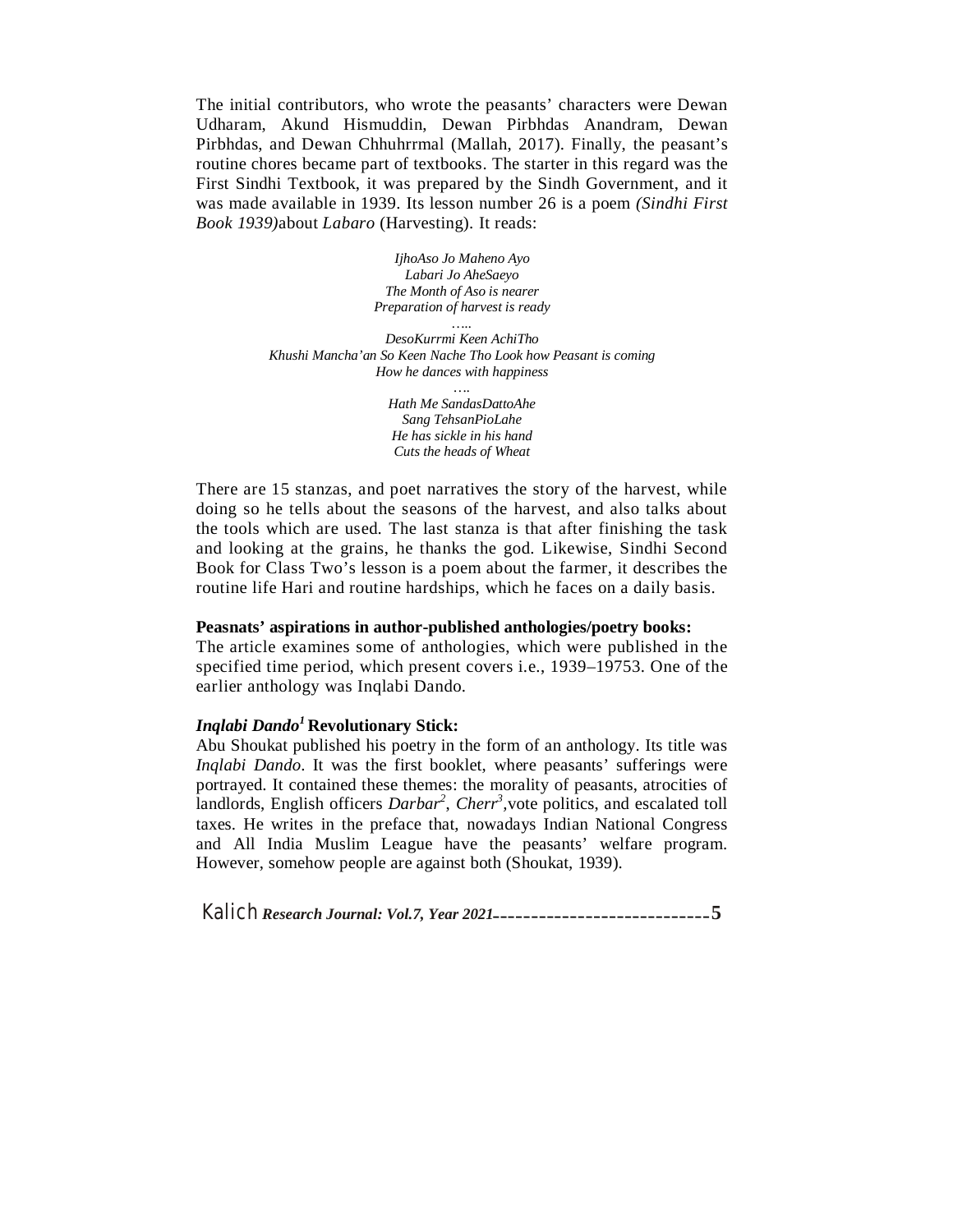#### **Figure 2: Hari Dando**

He believes that till the implementation of their programs, it is important to liberate peasants from landlords' cruelties andmoney lenders exploitation. He believes it could be done through the forced revolution (Shoukat, 1939). The anthology is published by *HariJamait,* (Hari Association) a small town Chaklocated in Sindh, Pakistan. One of the famous poems was *Wadero Jo Naqul(Shoukat, 1939)* (Simulation of Landlord). It reads:

> *Gulo Nale Hikrro Zamindar Ho Luchhan Badmashn Jo Sardar Ho Bhangorro Randi Baz be Ilim Ho Ghariban TeSadha Un Jo Zulim Ho There was a landlord named Gulo Bad character, leader of criminals Drunkard and philanderer Brutal to the poor*

The poem was recited in various gatherings of *Haris*in northern Sindh. Abu Shoukat became very popular in small towns of northern Sindh. On the other hand, the induction of *Hari* lessons in the textbooks popularized the peasants' character. Consequently, readersbecame sympathetic tosufferings of the peasants, one poem entitled *Hari ("Hari", October 1941)* was published in Mulla Schools' magazine reads:

> *KulhaUnThaKan, Keeho'nMadami Kari Daho'nThoBacherriwalHari Shoulders of his (Hari) cry in pain, Peasant, a man of small kids, always cries*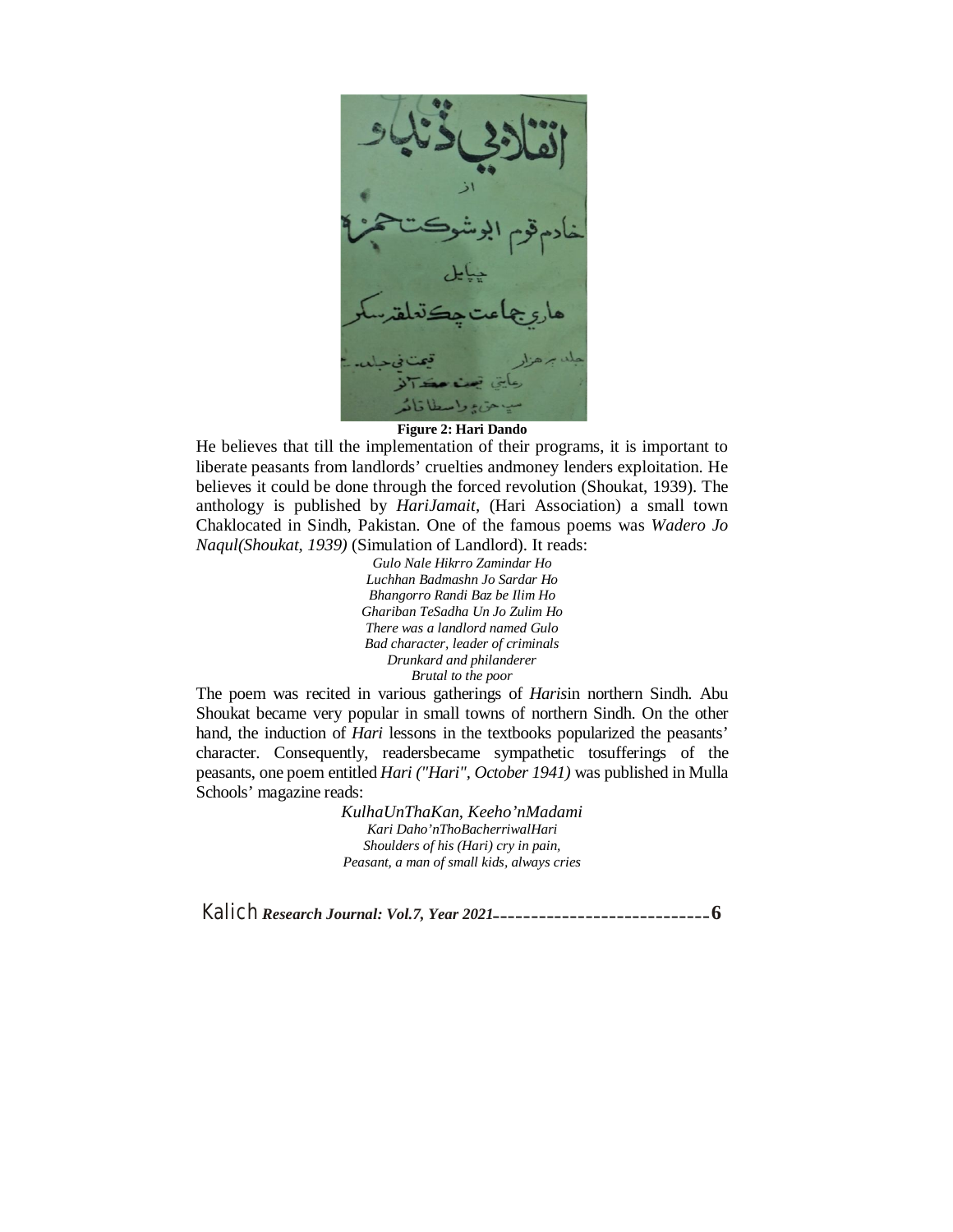## *Sheeren Shair* **(Soothing Poems) by Kishanchand 'Bewas'**

Kishachand's 'Bewas' poetry book entitled, *Sheeren Shair's* format was simple, however, he remained connected with a wider perspective and kept live the peasants' aspiration.<sup>4</sup> One of his poem entitled *Kurrmi LaeAas ('Bewas', 2006)* (Hope for Peasant) portrayed that how peasant aspires. He has set the context that cooperative movement has taken roots, agrarian societies' are being formed, the English government has fixed the rates of the grain. And Cooperative Banks are replacing the traditional money lenders(Wolcott). Thus, he assured the peasant that a new era is taking place. He through is simple, meaningful and communicative poetry highlighted the peasant's struggle and aspiration. One ofhis poem *Kurrmi Ji A'as* (Hope for Peasant). It reads:

> *Tuhenji Dardan Ji He'ar Aa Pujjanni, Kurrmi Tuhenji Suran Ji Achi Vel Wehanni, Kurrmi Now it is a time of the ending your pains, Peasant Now your sufferings' end moment arrives, Peasant*

*…. Jald Poro Thee Jadhan Weendo Kroorren Jo Baraj Deendo Khetan Khe Sajo Sal So Panni, Kurremi When Barrage cost in Crores, soon will be completed It will irrigate the fields for the whole year, Peasant*

The Kishandchand'Bewas' was a trend settler of modern Sindhi poetry. The major portion of his poetry was about nature, common people and common events. The above-mentioned poem describes a hope for thepeasant. Its central idea is associated with the completion of LylodBarrage, which was being constructed over the Indus River, located at Sukkur, Sindh, Pakistan. The Barrage was one of the largest irrigation projects of the colonial Sindh. Thus, the poet assures the peasantsthat after its completion, there will be prosperous days, due to the availability of the irrigation water for the whole year.<sup>5</sup>

#### *Azadi -e- Qoum***by Hyder Bakhsh Jatoi**

Hyder Bakhsh Jatoi published his *Mukhammas*<sup>6</sup>, entitled *Azadi-e-Qoum*. It reads:

*Sindh Ja Sah Aen Sardar Aen Dilbar Hari Thuhenji Ahsan Hait Aa Bashar Har Hari Sindh's soul and leader and Beloved, Peasant Every living being is indebted of you, Peasant*

*Pahenji Taqat Aeen Halat Te Nazar Kar Hari Aj Zamano Aen Zameen Thuhenja Athae, Par Hari Watch your own strength and condition, Peasant Today time is yours,the land is yours, but the peasant*

*…*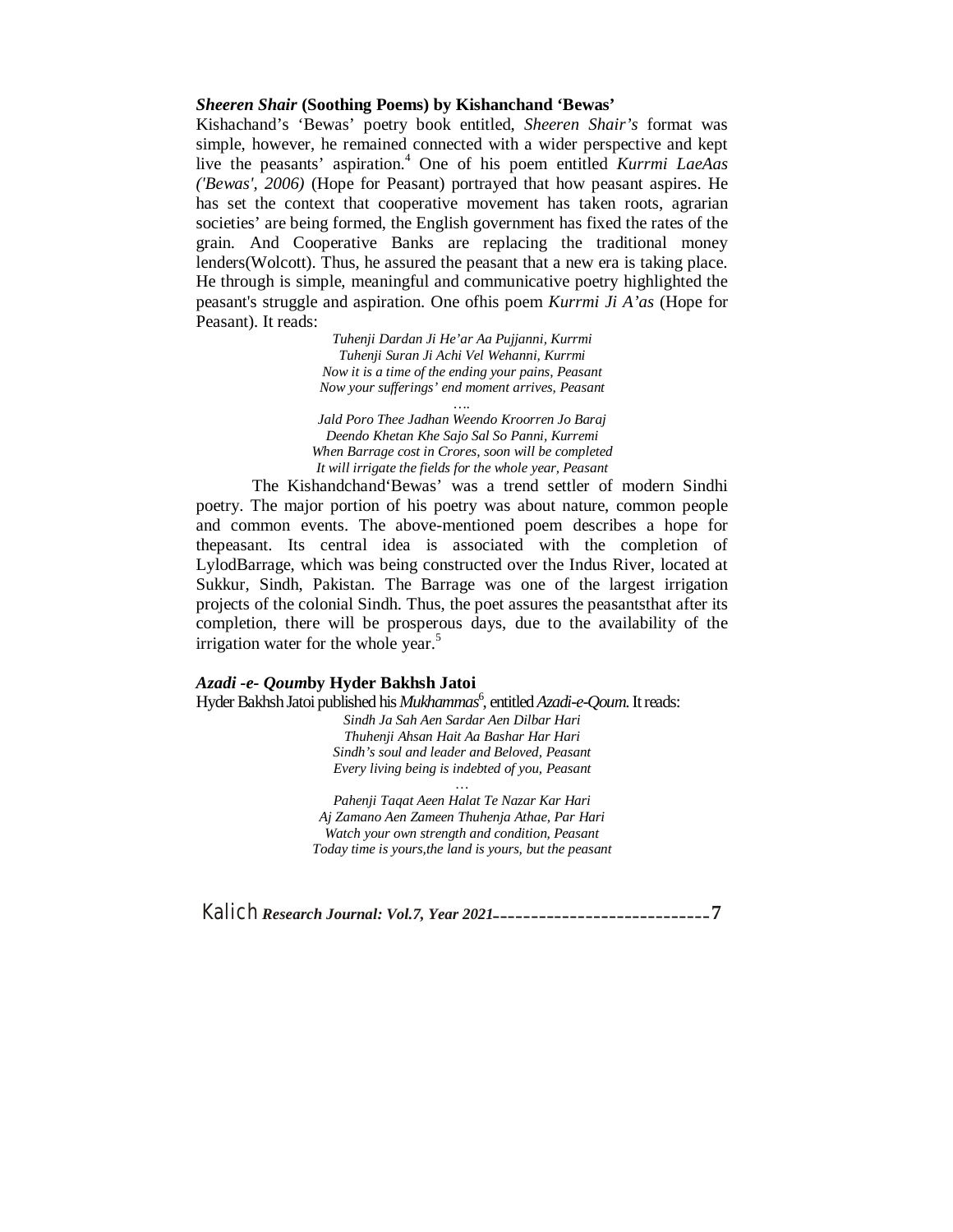

### **Figure 3: Azadi-e-Qoum**

Hyder Bakhsh Jatoi's other poem *Hari Jo Zamano* (Peasants Era) was published in *Hari Geet*. (Peasants' Songs). There are 12 cinquains, it is written in pentameter style. It reads:

*Tukhe Angrez The Phurio Aen Zamindar The Lutio Viaj Khuran The Phurio, Aen Tukhe Amldar Lutio Tukhe Piran The Phurio, Aen Qoum Ji Sardarn Lutio Tukhe Bedardiasan Her hik Nimakhar Lution Landlords snatched you, English exploited Moneylenders stole, officials exploited Pirs7 cheated, national leaders exploited Leches cold-heartedly exploited you*

However, some of the lead factors creating subaltern themes in Sindhi poetry were the disillusionment of Sindhi artists and writers from the Pakistan Government, taking away of Karachi by Central Governments, migrants' settlement policy, Karachi University's decision to exclude Sindhi language as a medium of answer, imposition of one uni (Ansari, 1994), Ayub's Martial law andthe Muslim Leagues' narrow political agenda. These factors conditioned the poets to channelize their anger through subaltern themes.

## **Peasants' vignette illustration in poetry published in peasant focused weeklies:**

Authors have discussed two weeklies. Both papers' major clientele was peasant, and interestingly both were founded and issued by the peasant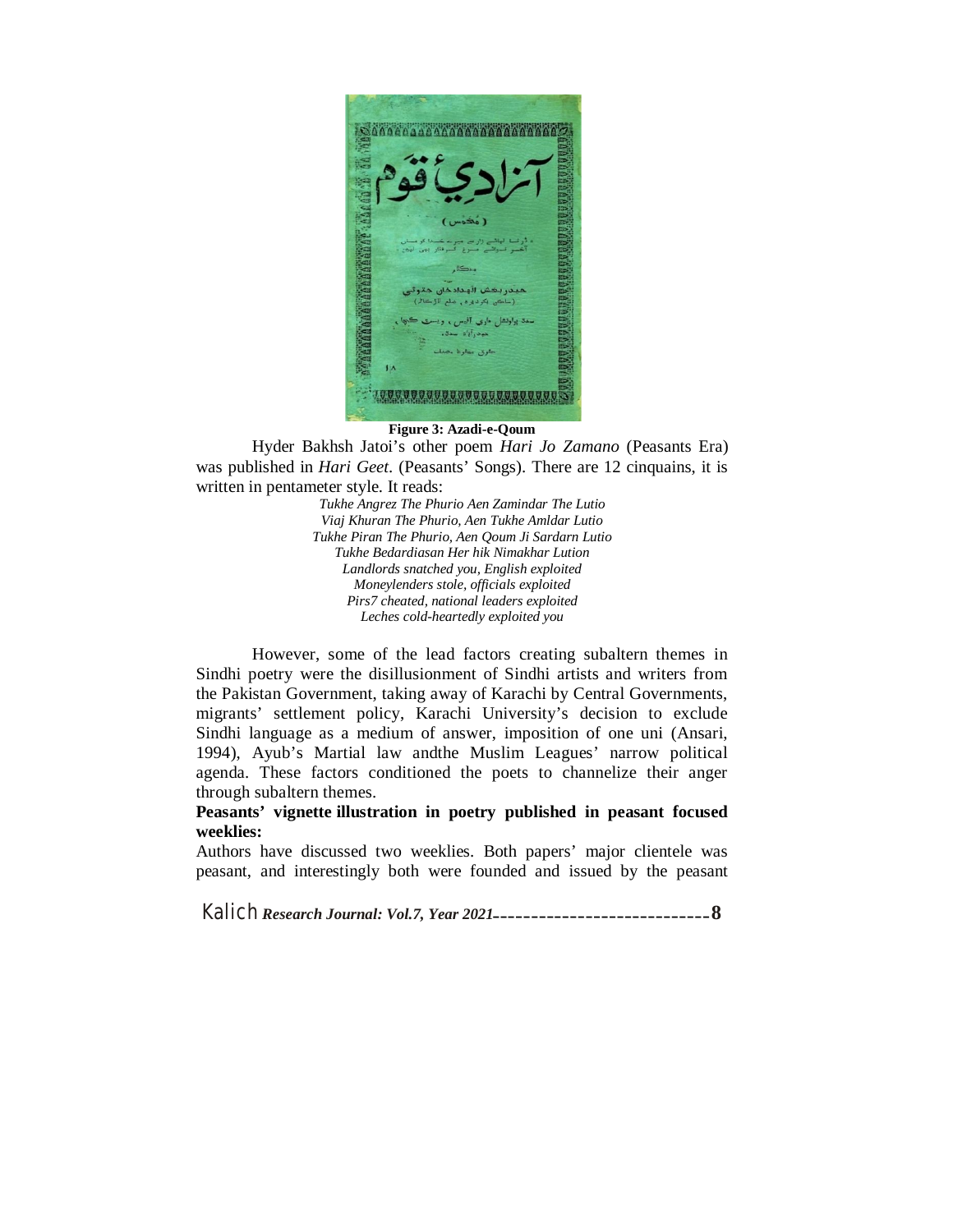leaders. One was published from Hyderabad, and other was published from Karachi.

## **Weekly Hari Haqdar set the path<sup>8</sup> :**

Sindh Hari Committee's established *HariIsha't Ghar* (Peasants' Publication House) inspired poets to create the poetry on the peasants' issues, peasants and landlords' tense relationship, the government officials' injustice in the land settlement policies and agriculture issues. The first poem, *Mazloom Ji Pukar ("Mazloom Ji Pukar", 1947)* (Cry of oppressed) was published in *Hari Haqdar*. Later, somepoems published into *Weekly Haqdar* were collected and published into an anthology, entitled *Hari Geet* (Peasants Songs). These poems were created in Sindhi, Urdu and Seraiki languages. The poems exposed the suffering of laborers, peasants, and women. Another category was to inspire the peasant and laborer to bring change into society. However, Sindhi Adabi Sangat also continued its progressive role and supported the peasants and laborers cause (Soomro, 2007).



The anthology contains the poems of ShaikhAyaz, Sayyid Akhtar Hussein Rizvi, (Kaifi Azmi), Abdul Karim Gadai, Abdul Hayee (Sahir Ludhianvi), Niaz Hamauni, Rashid Ahmed Lashari, Hari Dilgir, Taigh Allahabadi, KhialdasValiramBegwani 'Fani', Shaikh Abdul Razaq 'Raz', Atta Muhammad Hami, 'Khairpuri', Shahnawaz Arif, Hakim Muhammad Sadiq 'Talib'.<sup>9</sup> Other poets of the anthology are Hafiz Zia-ul-Haq 'Aslam', from Yaro Dero, Z. H, Lutfi Rizwani and Syed Kawish Rizvi. *Hari Geet* set a trend, where Hari and his problems were distinctively expressed. The publication served three purposes 1) the poems published in *Weekly Hari Haqdar* were preserved and their shelf lives extended 2) the anthology created a citation and reference opportunity, and 3) the trend encouraged the other publishers to come up with the similar titles. The *Weekly Sindhi*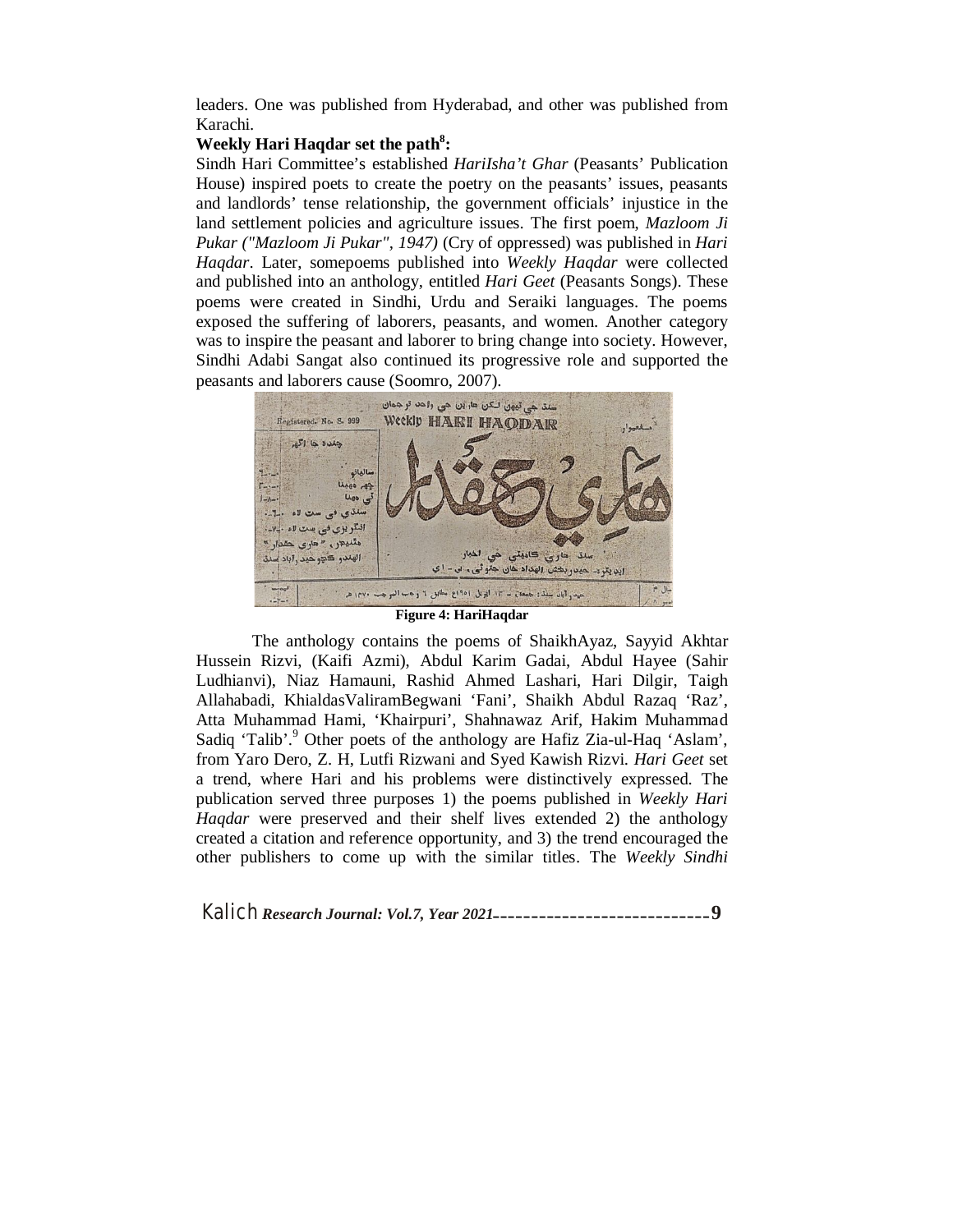*Hurriyet*followed the trend and printed an anthology. Most of these poems were already published in *Weekly Sindhi Hurriyet*.

# **Weekly Sindhi Hurriyet<sup>10</sup>followed the trend**

Sindh Hari Committee was a group of various ideological peoples. However, one group has some religious lineage, one ofits leaders Mr. Allauddin Samo. He issued another newspaper, *Weekly Sindhi Hurriyet* from Karachi. The themes carried out by the paper were the same as of *Weekly Hari Haqdar*. However, the titles were twisted according to the policy of the paper. It is also encouraged poets to write the poems about the peasant andlandlords' contradiction and problems of rural Sindh.





**Figure 5: Weekly Sindhi Hurriyet**

The poems published in *Weekly Sindhi Hurriyet* covered these themes: Hari'ssufferings, Anti-Waderashahi, American Aid, Critic on the Sindh Government, and Peoples' Rights (1950), and Appeal to Sindhi (1950). The people who contributed in Hurriyetwere Shamshad Junejo $^{11}$ , Nooruddin 'Noor'<sup>12</sup>, Atta Muhammad Khan Mahesar<sup>13</sup>, Khair Muhammad Buriro<sup>14</sup>, Syed Sarwar Ali Shah 'Sarwar'<sup>15</sup>, Parwano Bhatti<sup>16</sup>and Wasif Ali 'Wasif'<sup>17</sup>. However, Molvi Nazeer HussainJatoi was one of the poets who were regularly published. Jatois's one of the poems entitled, *Zamindaran Ji Zulman Ji Shikayat Penn Baghawat Aa*' (A complaint of landlord' Atrocities is also Rebellion) became famous. It reads:

> *Asa'n Ji Mulk Jo Hari Aja'n Heran Chho A'he Sandas Halt Saqeemi Khan Watan Weeran Chho A'he Baghawat Munheji Fitrat Aa, Ma'n Baghi Thee Guzarendus Why peasant of our land is bewildered His poverty has given the country a look of the desert Rebellion is my nature, I live like rebellion*

The same newspaper also published an anthology entitled, *HariInqlab - NazamMaen* (Peasants' Revolution – in poems) its themes were Hari, Landlord, Injustice, and Inspiration.AllauddinSamo was the editor and compiler of the anthology.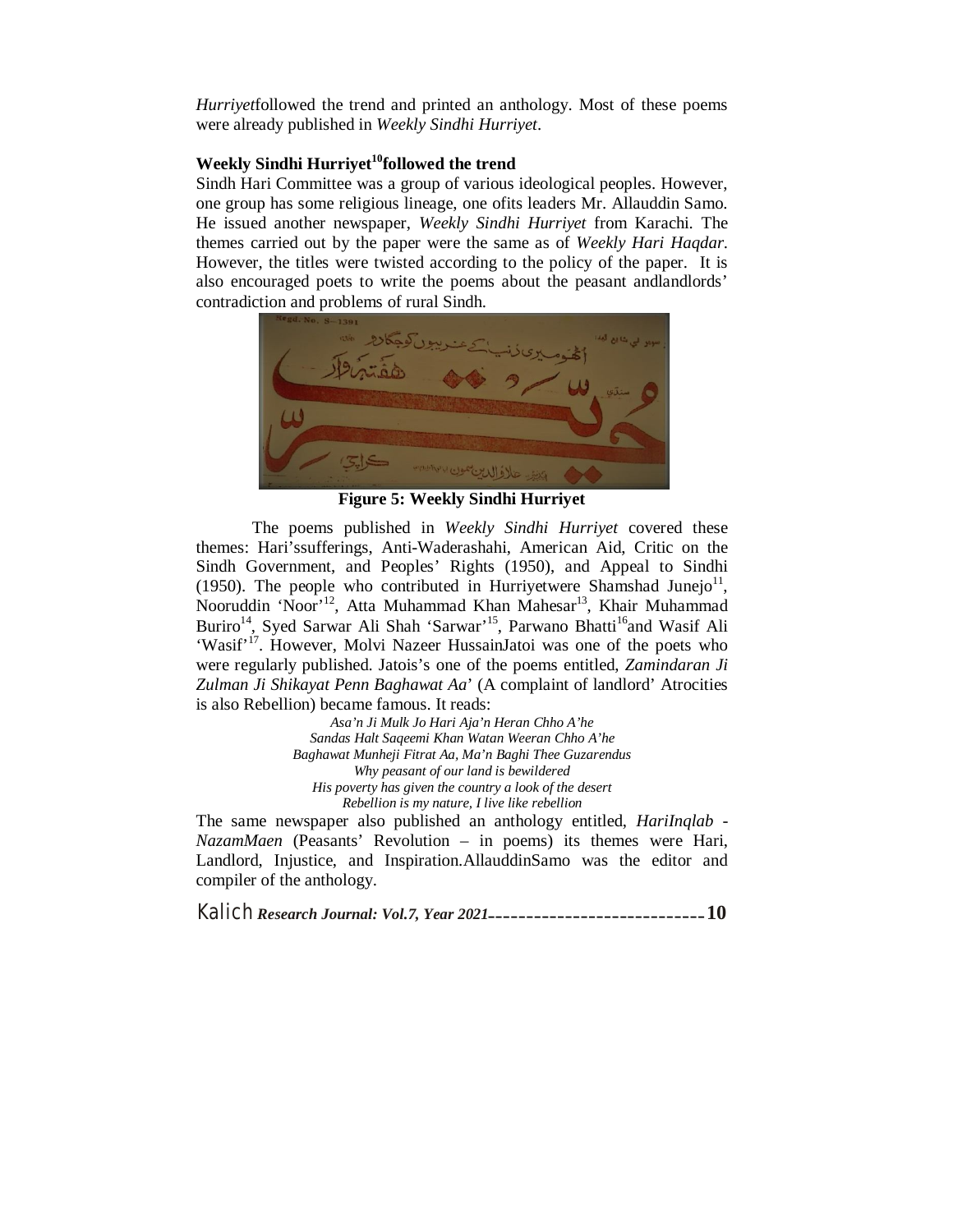#### **Mehranand NaienZindgiMagazines–didn't blowout the peasant's agenda**

*Quarterly Mehran Magazine* (in Sindhi) was issued under the supervision of the Central Advisory Board for Sindhi Literature in 1946. It was a bimonthly literary magazine and in 1948 it was made a quarterly magazine(Butt, 1981). The partition of India affected the whole region in different ways. However, Sindh witnessed the migration of its middle class - writers, poets, and scholars – who migrated to India. The literature, along with other cultural fronts were deserted. However, *Quarterly Mehran* filled the gap. It played an important role in laying the foundation of progressive ideas. It is also encouraged the poets to continue the peasants' themes in their writings. One poem entitled *Hari* (Peasant), reads:

> *Masoomiat Jo Putlo Hari Dil Jo Ahero Ojhal, Ojhal Har Dea Dhartji KheEen Taran Khe Jann Pokhi Frishto Peasant is a statue of innocence He has clean and crystal heart He tills the land Like angle cultivates stars (into the sky)*

At that time Sindhi writers and political activists were struggling against One Unit (Khalid, 2013)and Bengali and Sindhis were rejecting Sharif Commission's recommendations (Rahman, 1997). The Federal Government's policies towards the development of Sindh language were dismal. Meanwhile, Sindh's literacy movement was influenced by progressive ideas. In fact, there were three ideological camps a) Moscow influence, b) Beijing influence and 3) nationalist influence. However, a common thread among all groups was class consciousness and cultural consciousness. The literary group inclined towards Moscow has supported the ideas of labor and labor movement. On the other hand, Beijing influenced literary group, as well as the political group, was highlighting peasants' issues in their writings and literary works. On the other hand, the nationalist were upholding issues of national identity. However, among all groups, a vague common thread was cultural consciousness.

The imposition of One Unit Scheme halted Sindh's development including its cultural and literacy advancement also suffered (Rahman, 1995). On the contrary, it is considered one of the radical periods of Sindhi literature. Sindhi poetry onwards 1955 took a new form and it became the poetry of resistance.The aspiration was Anti-One Unit Movement, Restoration Sindhi language, and influence of the then USSR literature and political struggles of the nationalist and progressive parties.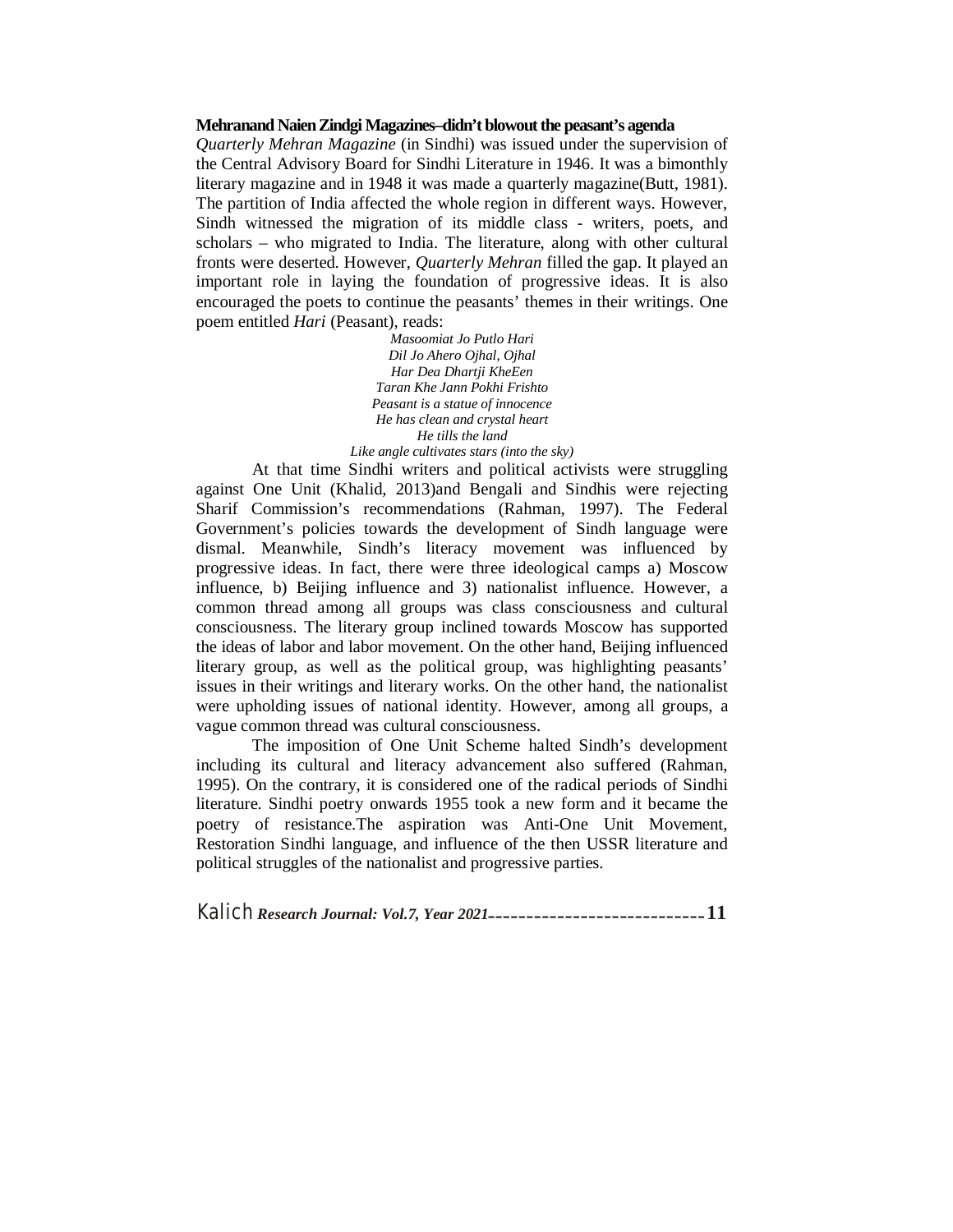*Naien Zindagi* magazine was issued in October 1948 by Pakistan Publication. Later, it was made monthly, and its matter was supported by illustration and photographs(Butt, 1981).The contribution of *NaienZindagi* in promotion of Sindhi literature is most important(Schimmel, 1974). Its regularity created an opportunity for the poets to contribute punctually. Therewas also a good number of poets who highlighted the peasants' struggle, appreciated their contribution or warned them against the conspiracies of the landlords and election politics. One of the poems authored by Ali Nawaz '*Sabir*' Nazamini entitled, *Ann JiPokhWadhayo* (Raise the cultivation of grains) states:

> *Mardan Khe Thee Ghurji Mehnant, Kurrmi Khub Kamayo Qom Ji Kario Qurabo'n Khidmat, Ann Ji Pokh Wadhayo* Men Need Labor, Peasant do hard labor Sever the nation with love, cultivate more grains

However, Abdul Karim 'Gadai' wasone of the poets who regularly contributed into the *NaienZindagi*magazine, his themes were Haris, atrocities of landlords, elections and reforms. One of his poems *AjokiHariKheKhitab(Gadai, 1960)* (Address to Tody's Peasant) became famous. It reads:

*Jahalat Jo'n Parron Patti Chhad Sarasar, Kare Ilim Hasil, Qabele Jo Har Ghar* Rootout the roots of ignorance,

Each family of the community must acquire education Muhammad Siddique 'Musafir' also keep up the peasant agenda through his poetry. One of the famous became the However, Meanwhile, General Ayoub Khan announced the land reforms, it was well received by peasants (Rashid, 1985). However, prior to partition, Pakistan Muslim League countering the reform program of Indian National Congress has talked about the welfare of peasants. Therefore, the announcement was also welcomed by poets. One of them was Abdul Karim'Gadi',who was already a pro-people poet. The common themes of his poetry were Haris' suffering, the cruelty of landlords, and vote politics (Kubar, 2018). One of his popular poems was *BhutarNikari Pia<sup>18</sup>* (Chiefs are Out for Election). It reads:

> *Wari Aee Election Zardar Nikri Pia Chhadi Tarah Kulan Te Turh Qom Ja Sardar Nikata* Election Again arrived and Wealthy are Out

Left turban's tails over shoulders Nations Chiefs are Out Gadai'smost popular themes were land reforms, exploitation of landlords and support *Hari* cause. One his poemsentitled, *Zarae Sudharan Jo Ailan (Gadai, 1965)* (Declaration of Land Reforms) congratulates the peasants. It reads:

*Mubarak, Jo Aj Theo Aalan Zarae Sudhran Jo Mubarak, Khatmo Bel-khair Theo Jagirdaran Jo* Congratulation, for today's' announcement of land reform Congratulations, good omen *Jagirdari* is abolished.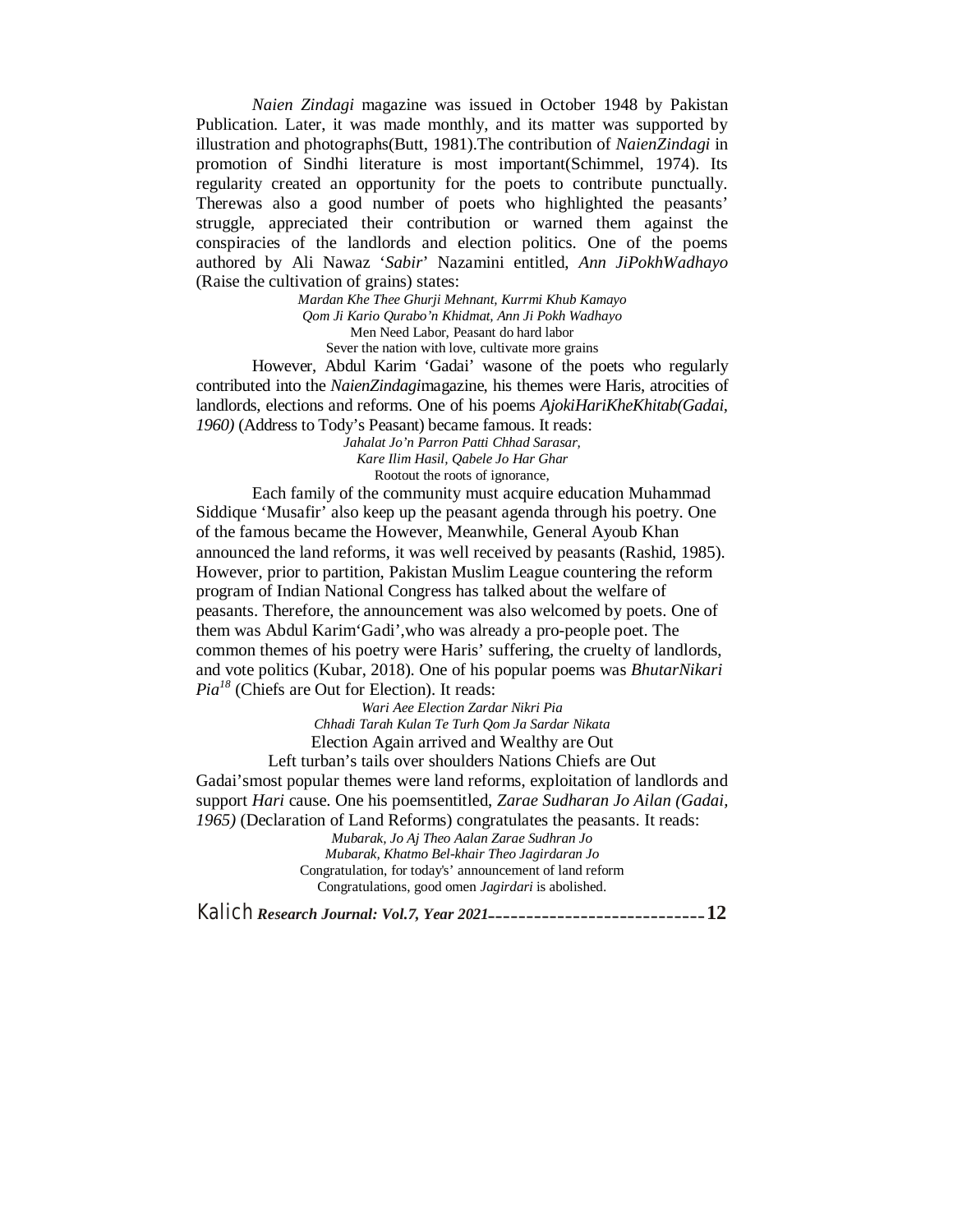Soon Zulfikar Ali Bhutto started struggled against Ayub Khan and launched Pakistan People Party. It entered into elections with one of the radical manifesto sand it contained the land reforms. The land reform of Zulfikar Ali Bhutto's government land reform (Herring, 1979) also encouraged the poets to high light peasants agenda. It also inspired some of the poets, and later their songs were aired on by Pakistan Broadcasting House, Hyderabad. The frequently played songs in those times were of Syed Manzoor Naqvi and Murtaza Dadai (Mirza, 2014). These opening stanzas of their songs:

> *Hari Aseen Watan Ja (We the Peasants of land) …..*

*Hari Ahe'n Des Sanda (We are the Peasant of Country),*

*….. Panhenje Watan Ja Hari (Haris of ones' own country) …..*

*Fasul Tiar The Wayo (Crop is ready)*

Later, themes of Sindhi poetry shifted towards the issues of national politics. The dominant themes of those times were the crisis of urban lives, urbanization, individuals' identity and its selective associations.

### **Conclusion:**

The political hegmoney and dominanting socio-political structures influence the society. Resultanlty, in such cornered society numerious subaltern groups emerge with a historical background and diversified experiences. These subalterns groups avail different forms of expression/ resistance, and poetry is one of them. On the other hand, powerful groups attempt to exclude the expression subaltern groups, and consciously reduce their role making history making process. Gayatri Spivak's viewpoints go in harmony with Gramsci's as she asserts that the only case where subaltern can speak is when the elite express their opinions. Almost in all dominant societies voice of subaltern groups representing views of poor people and women is suppressed or underminded.

The peasant as a character was introduced in the colonial Sindh's textbooks. These books were printed by Public Instruction Department Bombay and Karachi. In these textbooks, the peasant was portrayed as an aloof and totally disconnected from society. The propagated images categorize him just as cultivators and producers of the grains. He was pictured as the hardworker and he has unbound love for the poverty and hardship of life. However, due to the political program of Indian National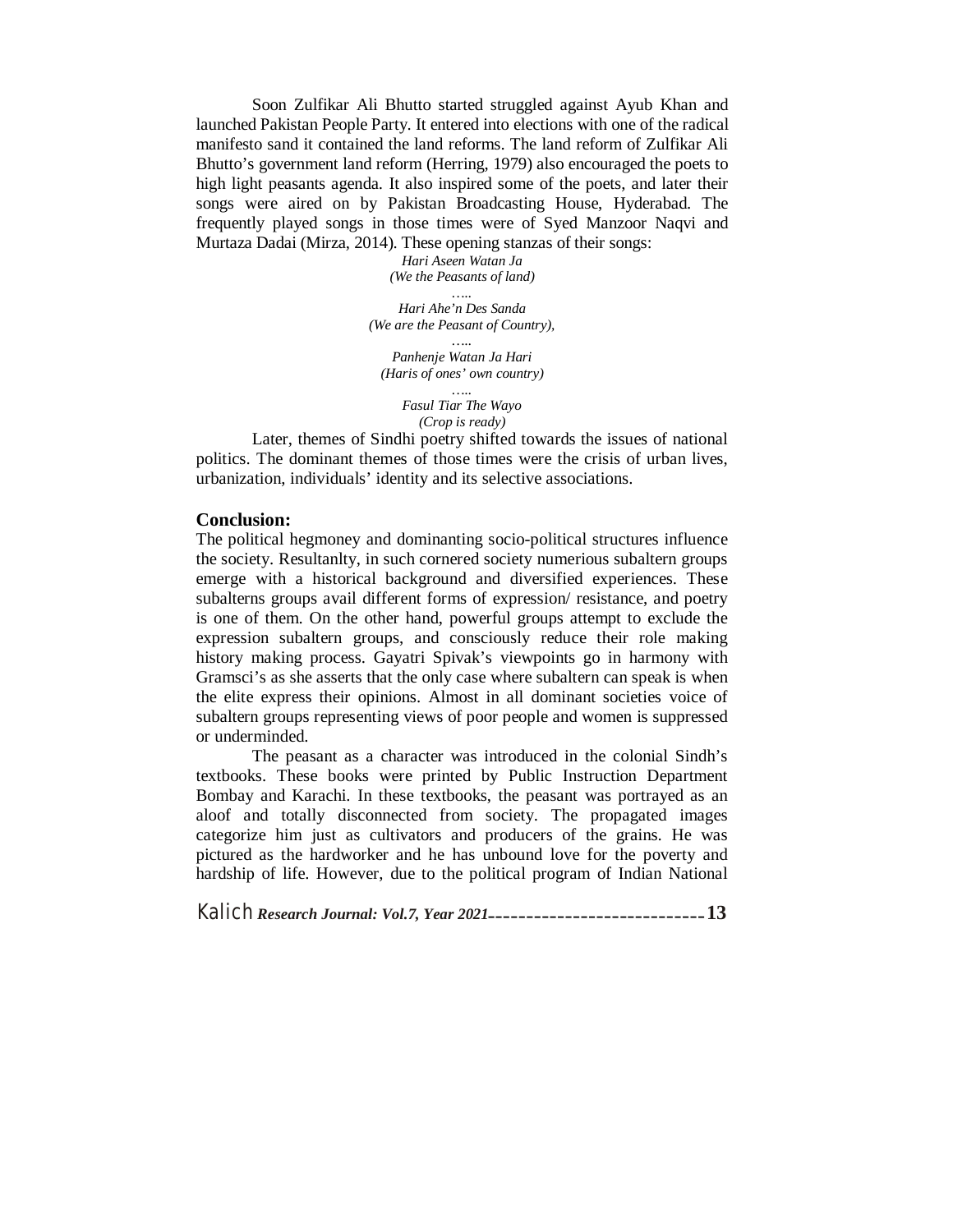Congress and All India Muslim Leagues' peasants'programs and activism of Sindh Hari Committee portrayed the peasantto emerge as a distinct group in Sindh's politics. In 1947, the partition occurred and it left the permanent scars on the lives of people of the subcontinent. The migration and its consequences appeared as the most tragic aspect of communal politics. The consequences of partition and taking of Karachi by the new government of Pakistan set a new challenge for the progressive parties. However, the Sindh Hari Committee continued its struggle for the peasants' rights, the lead areas of its engagement were to influence the land grant policies and secure the peasants' tenancy rights. Sindh Hari Committee'sstruggle and the Russian Revolution inspired the writes and poets to uphold the peasants' rights through their writings.

Consequently, the poets appreciated the contribution of the peasants, highlighted their sufferings and exposed the atrocities of landlords. The first anthology to focus on peasants' issues was Abu Shoukat Hamza's *Inqalabi Dando*, where he mingled the peasants' contribution and exposed the criminality of the landlords, and he also established the English officers'role to cover the injustices of the landlords. Meanwhile, Kishanchand 'Bewas' appeared with a new voice, his poetry was simple, expressive and connected to the immediate environment.Most of his poems were about nature and their message was inspiring. Bewas's poems also spotlighted the British Empires' programs and designs. He also kept alive the peasant agenda through his poetry. In1946, *Quarterly Merhan* Magazine started to publish, it served two purposes a) filled the void which was occurred due to migration of Sindhi writers from Sindh to India and 2) published new writers. However, other conditioning factors which inspired the poets were the left's politics and Sindh Hari Committees' struggle.

On the other hand, HyderBakhshJatoi also addressed peasants' problems in his anthology *Azad-e-Qoum*, where through a pentameter technique he highlighted the sufferings of the peasants. Jatoi's poetry was composed in a traditional form, however, it talked about the modern topics and Indian politics. However, peasants and their suffering remained the regular features in Sindhi print world.

The *Weekly Hari Haqdar* played the lead role where poems of prominent as well as amateur poets were published. Later, these poems were collected and published into an anthology entitled *Hari Geet* (Peasants' Songs), where *Hari*was portrayed as an active part of the society, and his contribution was highlighted. Resultantly, a new style and expression came out, thus *Hari*, landlord, and injustice remained the themes of the later generation.Soon, *Naen Zindagi* published started to publish the poems about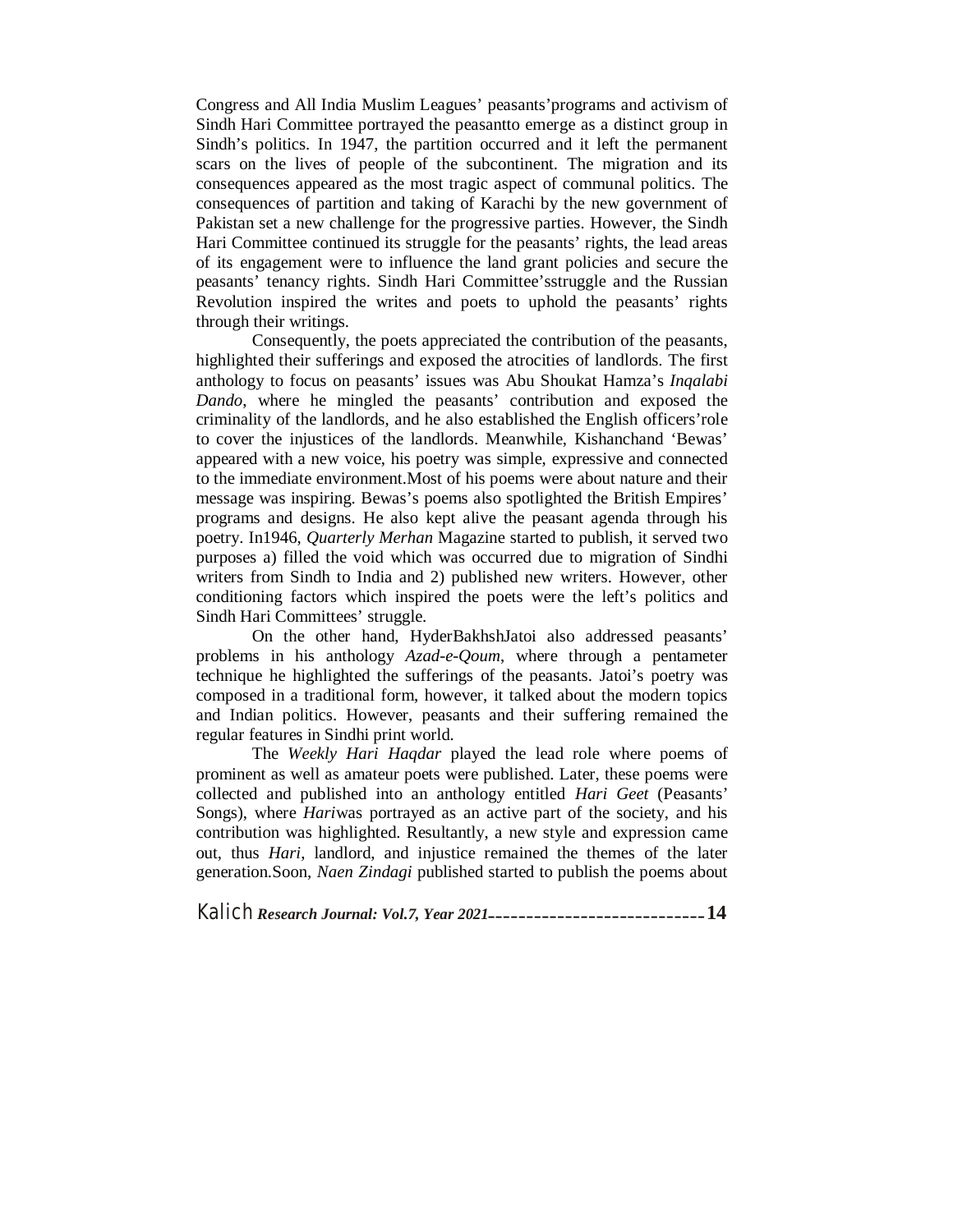the peasant's themes, it encouraged the poets to carry out the peasants' agenda. In 1950s Sindh Hari Committee's one of the factions established its own weekly newspaper known as *Weekly Sindhi Hurriyet*. It also published the poems about the suffering of the peasants, their struggle, exposed the injustices of landlords and atrocities of government officials. Later, *Weekly Sindhi Hurriyet*also published the anthology with the title, *HariInqlab – NazamMaein* (Peasant's Revolution – in poems) Later, the Indo-Pak War of 1965, Anti-Ayub Movement shadowed the Hari agenda. However, Zulfikar Ali Bhutto Government's land reform again inspired the poets to highlight the peasants' agenda. However, gradually other themes such as contradiction of urban life, the labor movement, and class-politics greyed the representation of the *Haris* issues in Sindhi literature. The selected poems reveal that how subaltern themes set the peasant and peasant struggle in a particular context. The context as well contains analysis communicates that peasant lives and struggles as a distinctive group. However, in most of the cases, peasants struggle and aspirations are selectively suppressed. Although, poetry is one of the reliable forms to look at the subaltern themes in a relevant perspective.

However, in Pakistan Sindhi language till now is considered 'regional language or vernicular language.' This type of hegemonic label gives a sense of 'otherness.' On the other hand, this situation limits Sindhi language's presence in various forms of representation. Therefore, Haris, women and poor classes are discouraged to express their aspirations. Furthermore, we suggest that deep studies should be under takento explore the specific challenges of subaltern forms in various genres of Sindhi language. In addition to that translating of Haris, poor classes and women's literature – poetry and other texts should be translated into Urdu, Punjabi, Balochi, Pashto, and English and appraopraite form of the dissemination should be created. It would engage Haris and other subjugated sections of Sindhi society to have dialogue with the people of Pakistan, and the world. This articale has analysed the poems that have represented Haris and andhave explored thrirmultiple aspirations that roam around their routine life. It exposed the subaltern themes and their perspectives focusing on Sindhi peasant in selected poems (1939–1975) todiversified groupsof readers: a) Global reader, b) Sindhi readers, and c) Pakistani reader. However, language, genre and time-boudary has limted article to fully express the themes and their different form of the expressions.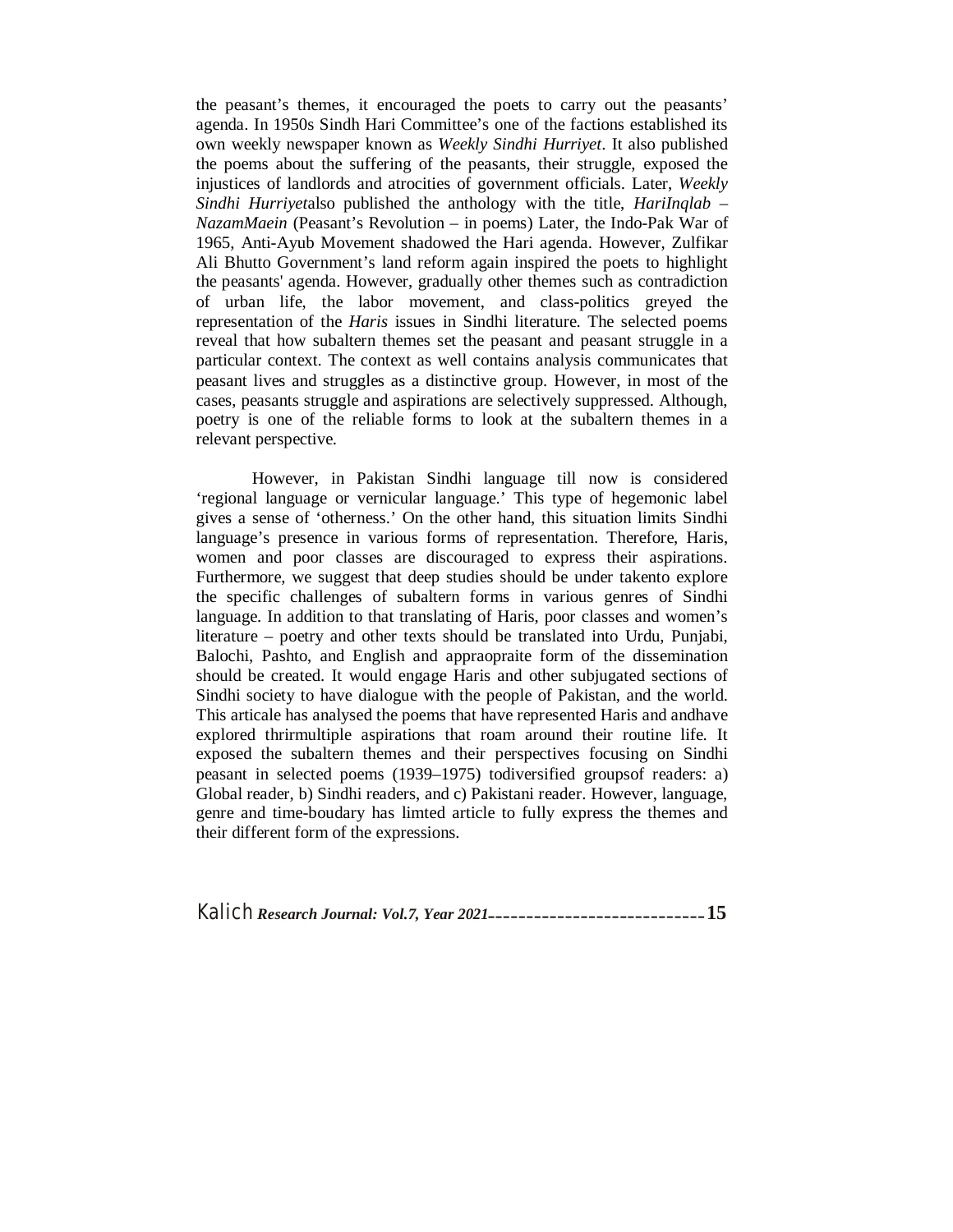# **Notes:**

- 1. *Danda*is a large thick stick used as a weapon by policeman or guard to protect or force people towards certain dirction. However, in pastoral and rural societies it is used as tool to herd the cattles.
- 2. *Darbar* in colonian India it was annual feature of English officers to hold gathering, while they were in tour. It was usually arranged in winter.
- 3. *Cherr* is unpaid and forced labor by landlord or revenue department
- 4. Kishanchad 'Bewas' in poem *Kurrmi Je A'as* (hope peasant) refer to construction of Lyold Barrage, later it was named as Sukkur Barrage. He reminds the peasants that soon Sukkur Barrage will be completed, and your situation will be changed. Although, it is one of the costly irrigation projects of Bombay Presidency, India.
- 5. In colonial Sindh, before the construction of Lylod Barrage. The irrigation was done through Persian Wheels and inundation of flood water in summer. Therefore, in most part of Sindh there was one crop in year.
- 6. *Mukhammas*is Persian style of verse, it is composed in pentameter technique, where five lines are in each stanza.
- 7. *Pir* word is used for the spiritual leader in Sindh. It is common tradtion across Sindh to have a Pir. It is rare in Sindh that a person might be without Pir or Murshid – spiritual leader.
- 8. *Weekly Hari Haqdar*, Hyderabad (Registered No. S-999). Hyder Bakhsh Allahdad Khan Jatoi was its editor. Its masthead area shows that it is fearless representative of 30 lacspeasats' newspaper of Sindh Hari Committee.
- 9. Hakim Muhammad Sadiq 'Talib' was the president of Sindh Hari Committee, TalukaKhairpur Nathan Shah, District Dadu, Sindh. He was supporter of cultutal activities, and regular participants of the literary as well polticalgaterhrings.
- 10. Weekly Sinhdi Hurriyat (Registration No. S-1391), it was issued on every Monday from Karachi. Mr. AllauddinSamo BA (Honors), MA was its editor. The masthead area shows a line of AllamIqbal'speom, it reads: UthoMeriDuniyaKeGhareebonKoJaga Do (Get up wake the poor people of my world).
- 11. ShamshadJunejo was one the emerginingwrtier of Sindhi language. He was from Dadu, Sindh Pakistan. Mr. Junejo's works were published in Monthly Magazine NaeenZindagi (Sindhi) and Quarterly Magazine Mehran (Sindhi), in 1950s.
- 12. Nooruddin 'Noor' was from Larkana, Sindh Pakistan. He was supporter of Hari cause. He was regularly published in literary magazines in 1950s.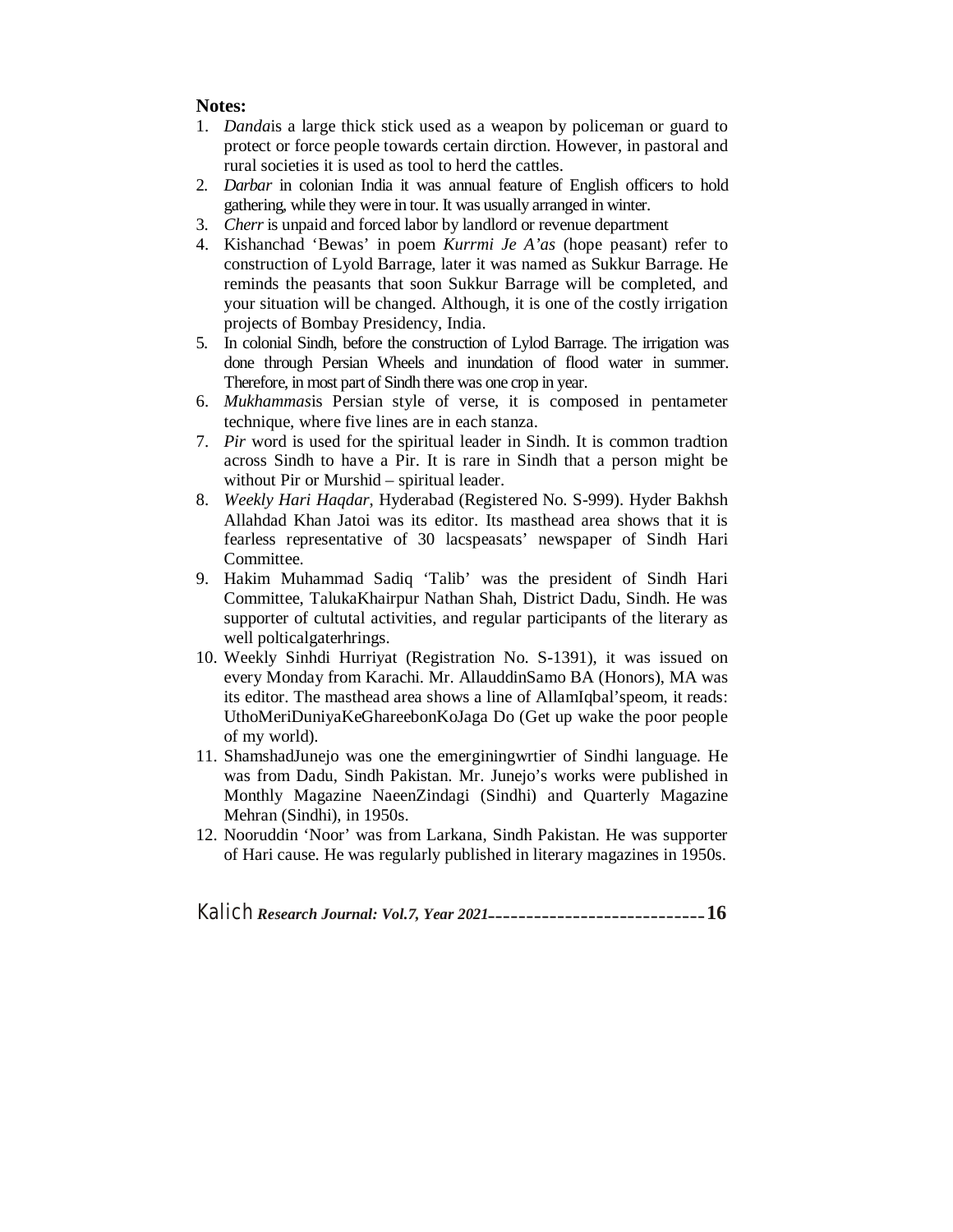- 13. Atta Muhammad Khan Mahesar was from Mehar town, Sindh Pakistan. Mr. Mahesar was landlords, but he was promoter of peasants' cause. He was also promoter of cultural activities.
- 14. Khair Muhammad Buriro was resident of Qambar, it is small town of northern Sindh. But it remained hub of lefts politics from 1950-1980.
- 15. Syed Sarwar Ali Shah 'Sarwar' was from Piryalo, a small town of KhairpurMirs, Sindh. He was fond of cultural activities, and regular participant of literary gatherings of 1950s.
- 16. ParwanoBhatti was famous poets of Sindhi language. He was Tando Muhammad Khan, small town of Southern Sindh. He practices in various forms of Sindhi poetry. He was famous for diction and style of reciting the poetry.
- 17. Wasif Ali 'Wasif' was from a small town of Sindh named Tharo Shah. He was regular contributer of Hurriat and HariHaqdar newspapers.
- 18. Abdul KarimGadai wrote this poem in the context of 1946's election. Later, it was included into his anthology, which was published in 1965.

## **References:**

- Sindhi Hurriyet. (December 4, 1950).
- 'Bewas', K. C. (2006). *Sheeren Shair* (Second ed.). Hyderabad Gulshan Publication.
- Ansari, S. (1994). The Movement of Indian Muslims to West Pakistan after 1947: Partition-Related Migration and Its Consequences for the Pakistani Province of Sind. In *Migration: The Asian Experience* (pp. 149- 168): Springer.
- Butt, A. R. (1981). *Sindhi Risalan Ji Tarekh: 1890-1980* (First ed.). Hyderabad Sindh Publishers
- Chatterjee, P. (1983). Peasants, politics and historiography: a response. *Social Scientist*, 58-65.
- Foster, S. (2005). The British Empire and Commonwealth in World War II: selection and omission in English history textbooks. *International Journal of Historical Learning, Teaching and Research, 5*(2), 1-19.
- Gadai, A. K. (1960, December ). Ajoke Hari Khe Khitab. *Naien Zindagi* 8.
- Gadai, A. K. (1965). *Saneh Ja Soor* (First ed.). Jacobabad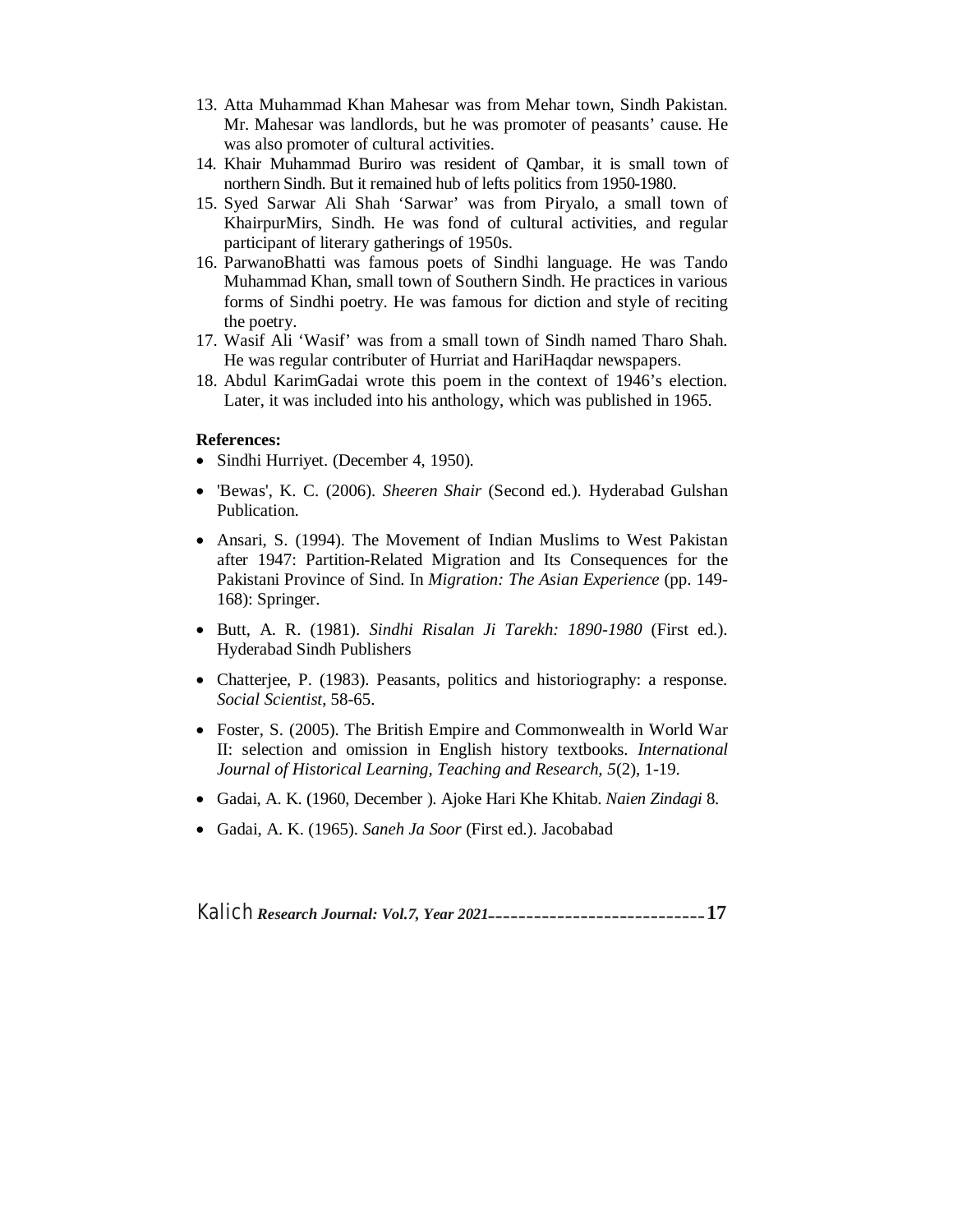- Green, M. E. (2011). Rethinking the subaltern and the question of censorship in Gramsci's Prison Notebooks. *Postcolonial Studies, 14*(4), 387-404.
- Guha, R. (1997). *A subaltern studies reader, 1986-1995*: U of Minnesota Press.
- Hari (1941 (October) ). *Mullan School Makhzan*, 26.
- Herring, R. J. (1979). Zulfikar Ali Bhutto and the "eradication of feudalism" in Pakistan. *Comparative Studies in Society and History, 21*(4), 519-557.
- KALRA, V. S., & Butt, W. (2019). 'If I Speak, They Will Kill Me, to Remain Silent Is to Die': Poetry of resistance in General Zia's Pakistan (1977–88). *Modern Asian Studies*, 1-28.
- Khalid, I. (2013). Politics of Federalism in Pakistan: Problems and Prospects. *South Asian Studies, 28*(1), 199.
- Khuhro, H. (1978). *The Making of Modern Sind: British policy and Social change in the Nineteenth century*: Indus Publications.
- Kubar, I. A. (2018). Abdul Karim Gadai And His Poetic Work. *Grassroots, 48*(2).
- Ludden, D. (2002). *Reading subaltern studies: Critical history, contested meaning and the globalization of South Asia*: Anthem Press.
- Mallah, M. A. (2017). *The Development of Sindhi Language and Script Under Early English Administration*. Hyderabad Sindhi Language Authority
- Masselos, J. (1992). The dis/appearance of subalterns: a reading of a decade of subaltern studies. *South Asia: Journal of South Asian Studies, 15*(1), 105-125.
- . Mazloom Ji Pukar (1947, 19 December). *Hari Haqdar*
- Mirza, N. (2014). *Radio Hyderabad Catalogue* (1st Edition ed.). Hyderabad Amerta Publication Dosti Publication
- Rahman, T. (1995). Language and politics in a Pakistan province: The Sindhi language movement. *Asian Survey, 35*(11), 1005-1016.
- Rahman, T. (1997). The medium of instruction controversy in Pakistan. *Journal of Multilingual and Multicultural Development, 18*(2), 145-154.